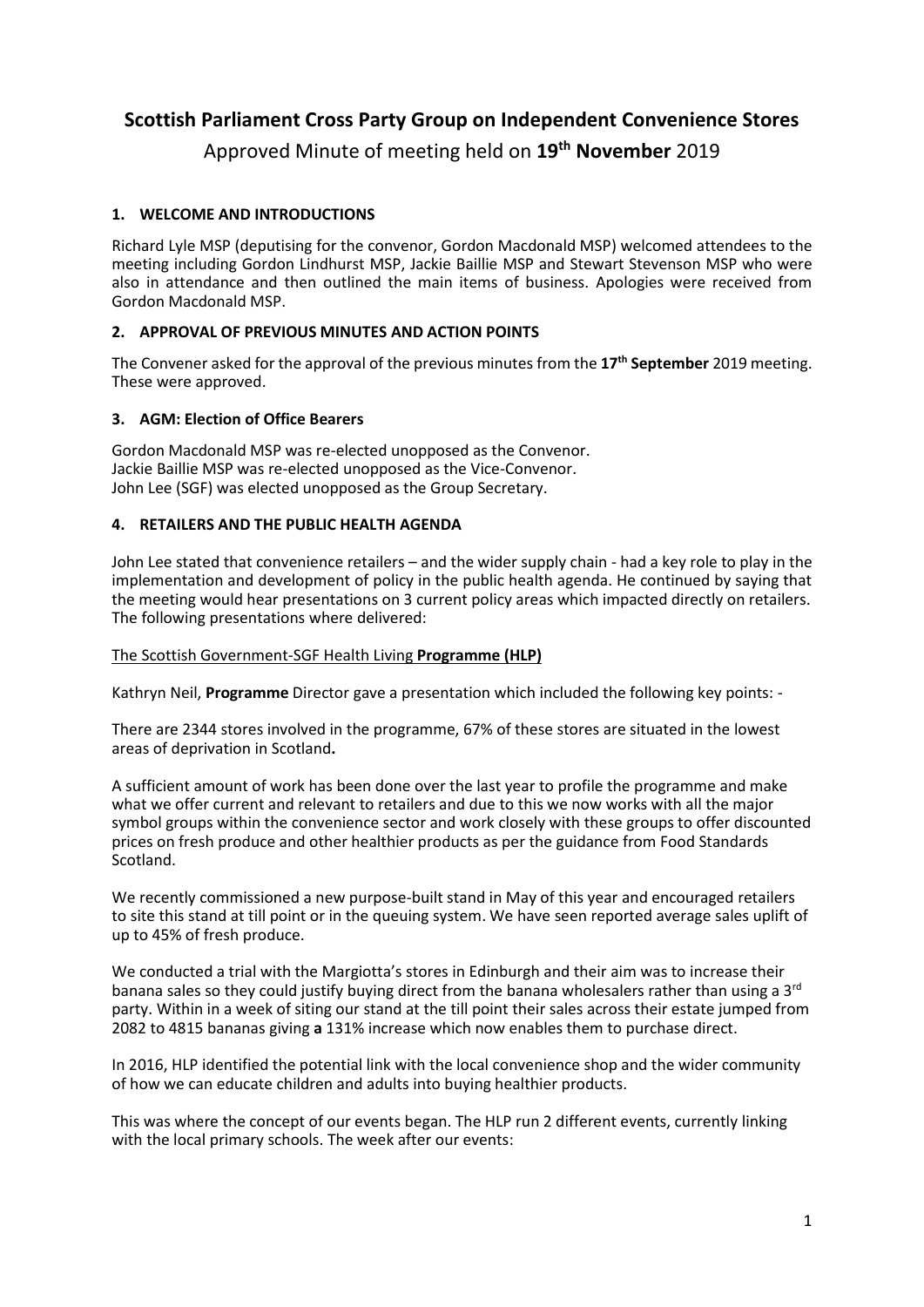- Stores have seen an average of **42%** increase in footfall AND
- An average Increase of **36%** sales of other Healthier Products

We have now spoken with over 15,000 pupils through these events.

Community engagement has now become key to running a successful convenience store and the HLP can be the steppingstone in creating the initial links.

The other main role that the HLP Team have is that they are required to visit and assess any shop, tea bar, hybrid, trolley or pop up shop which is situated in NHS hospitals in Scotland. The Healthcare Retail Standard was made mandatory in April 2017 where all outlets that sold grocery products in NHS settings must stock at least 50 % of their grocery items as a Healthier option and 70% of the drinks range must be sugar free.

Through the last two years the HLP team have gained a huge understanding in this criteria and are now fully experienced to advice these retailers on how the criteria can be met but also how the stores can continue to make a profit

#### SCOTTISH GOVERNMENT BEST START FOODS INITIATIVE

Tony McGale from the Promoting Prevention Team at the Scottish government Directorate of Children and Families presented on the Best Start Foods Initiative. The initiative replaces the Healthy Start voucher system and is focused around the use of a smart card to allow benefit claimants to buy staple foods.

The Making of a Policy:-

- The idea to include welfare foods was sparked from Smith Commission report and was allocated to DCAF
- Extensive public consultation
- Formulation of policy linking with other Government priorities
- Taking into account other changes to Government strategies
- Key research of the rates to use / the products to include
- Importantly what would make a difference for families
- Linking with Social Security Scotland Ethos

#### Payment Card:-

- Public Procurement of a card supplier
- Designed based upon the MasterCard Debit Card Platform
- Plain design to make it blend with other debit cards
- Provides freedom to citizens to shop wherever they can get good value for best start food products
- Supports retailers by reducing the bureaucracy of redeeming vouchers. Credit now at point of sale.
- Ensures that citizens can check their balance in a variety of ways and can retain funds to use over a period of time

The Difference Retailers will Make:-

- Launch of BSF and Transition of HSV's to BSF
- Increase the uptake across Scotland to secure income maximisation
- Educate families on the use of BSF products
- Support the other government food strategies
- Evaluate the project
- Ask and learn from development through to what could be better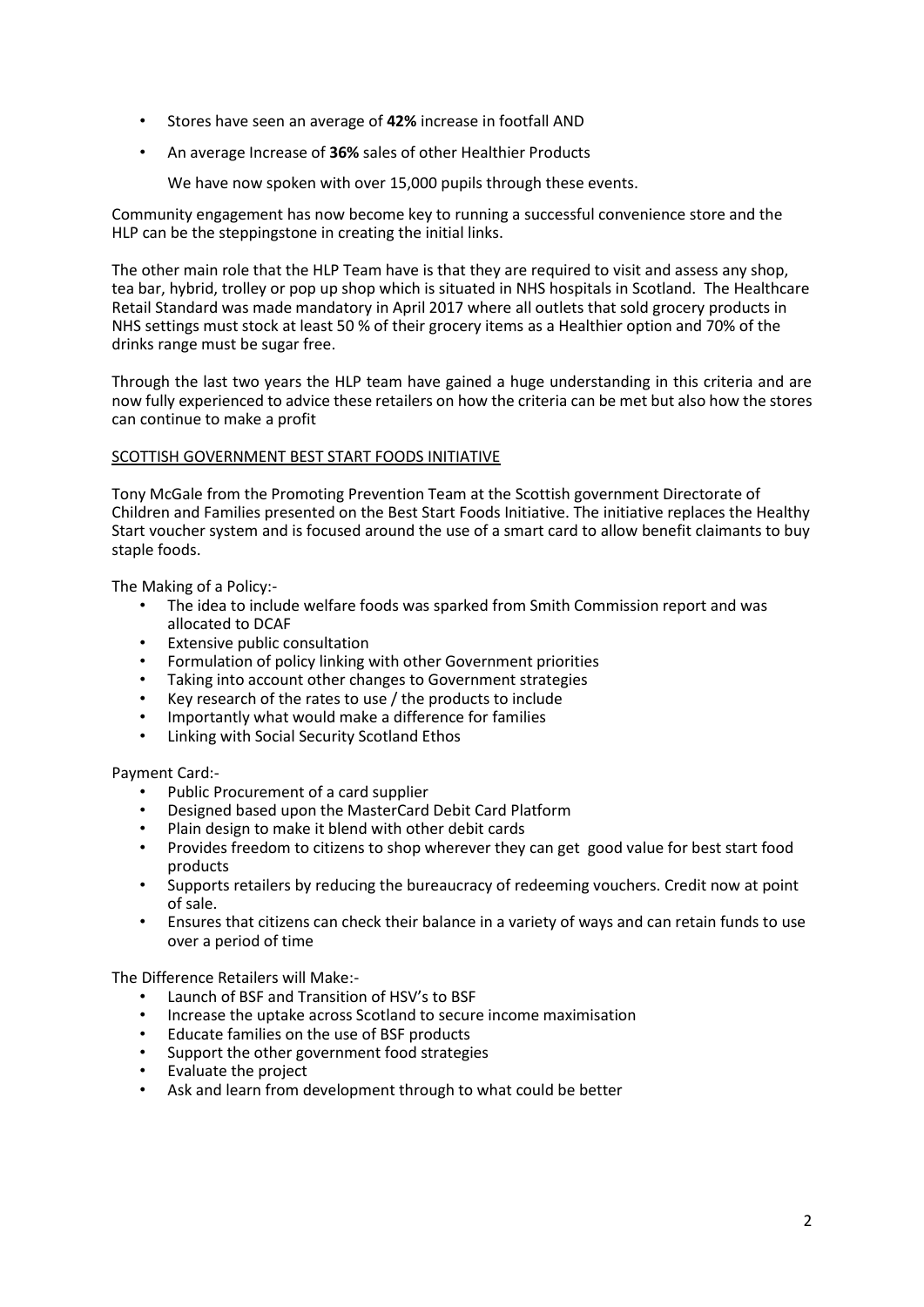#### REDUCING HEALTH HARMS – RESTRICTING FOOD PROMOTIONS BILL

Colin Baird, Creating Health Team Scottish government Population Health Directorate, presented on the legislative proposals to **restrict** the promotions of foods deemed to be high in fat, salt and sugar.

**28%** of adults are obese: **29%** of children at risk of being overweight, of which **16%** at risk of obesity.

#### **Scotland has consistently failed to meet its dietary goals since they were set in 1996**

Ambition to halve **child obesity** in Scotland by 2030: Aiming to significantly reduce diet-related **health inequalities**.

Key Outcomes: -

- 1) **Children** have the best start in life they eat well and have a healthy weight
- 2) The **food environment** supports healthier choices
- 3) People have access to effective **weight management services**
- 4) **Leaders** across all sectors promote healthy weight and diet
- 5) Diet-related **health inequalities** are reduced

Proposals to restrict: -

Categories typically high in fat, sugar or salt, and yet provide little or no nutritional benefit Confectionery; sweet biscuits; crisps; savoury snacks; cakes; pastries; puddings; & soft drinks with added sugar.

Consultation asked about ice-cream and dairy desserts.

What Now:-

- Case for mandatory action has been made
- Ministers will introduce a **Bill** in 20/21
- Looking to target **foods** including among other things, confectionery, cakes, crisps and soft drinks with added sugar
- Looking at **restrictions** including, among other things, multi-buys and positioning restrictions, such as at checkouts and front of store

#### **5. QUESTIONS AND ANSWERS**

The Convener then invited comments and questions.

It was pointed out that the Healthy living programme also had a role in retail outlet sin NHS hospitals. These outlets must ensure that 50%of their products are healthy. Kathryn Neil was asked if this had an impact on sales. She replied that some stores reported an initial drop on sales but that there was no long-term impact.

Tony McGale was asked if retailers were expected to police the best start initiative in any way. He replied that they were not and that essentially customers could use the card to purchase a range of different products.

Tony McGale was asked if this would not comprise the overall effectiveness of the initiative. He replied that the programme had to be based on the principles of fairness, dignity and respect and that essentially consumers had to be educated to make the right choices in terms of purchasing. A radio campaign was mentioned as a way of dealing with this educational need.

Colleagues from Scotmid highlighted the ongoing cost pressure eon convenience retailing. This included staff costs but also the cost of complying with legislation. Compliance can often mean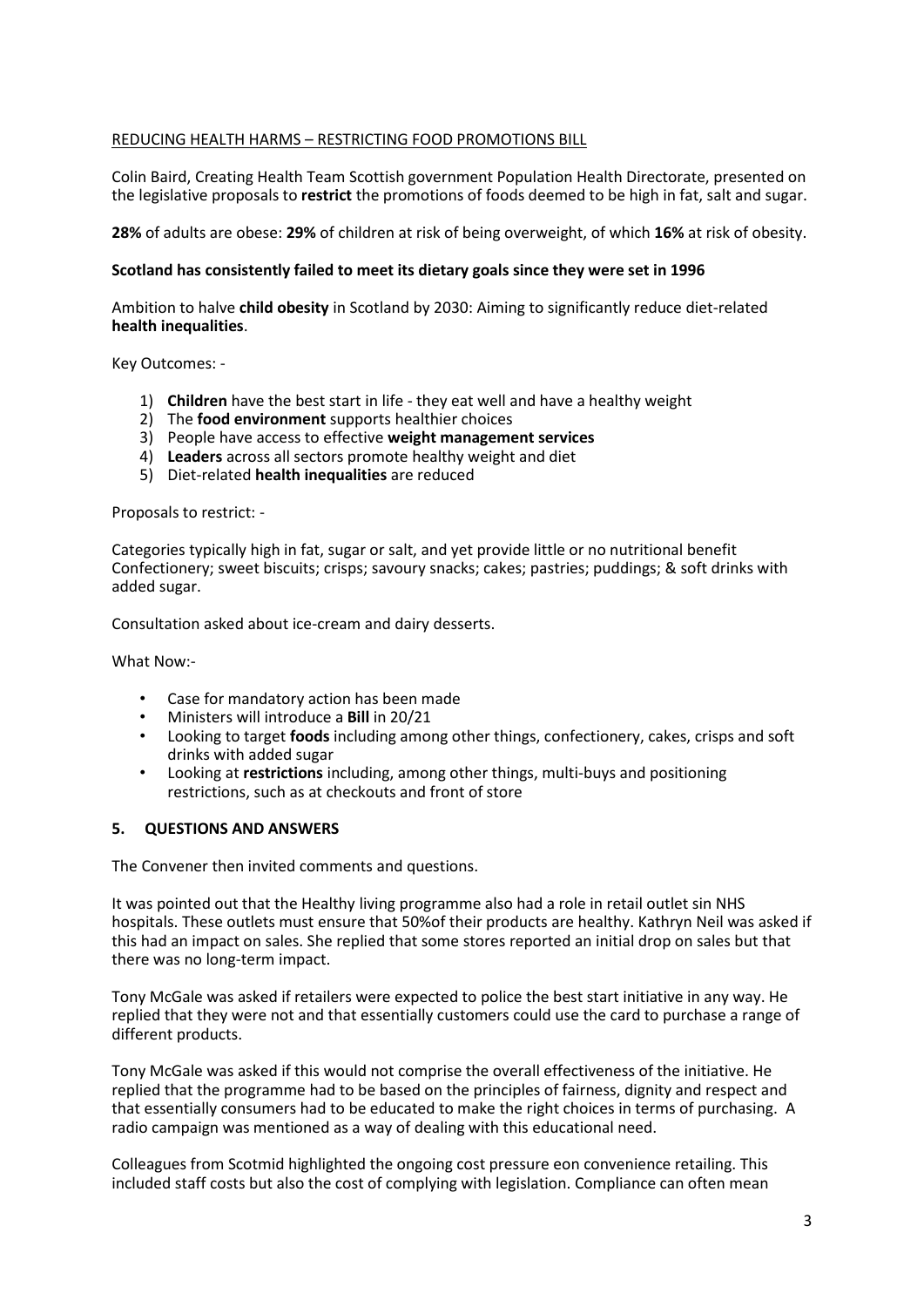stores have to be reconfigured at significant cost – the tobacco display ban for example - and this would likely be the case if there were restrictions on where products could be placed, if certain product shad to be removed from checkout areas.

There were several comments in relation to the significant raft of legislation being directed at the convenience sector and widespread concern expressed about how the industry could cope with this – there seems to be no joined up approach for government or any effective assessment of the impact on business.

Colin Baird responded to this by saying that through engagement with key industry stakeholders – such as the CPG – he and his colleagues were developing a greater understanding of the cumulative impact of policy and legislation on business.

Concern was expressed that any move to ban the placement of confectionery etc at checkout areas would have a very negative impact.

Colin Baird responded by saying that it was likely that a general principle of 'no reasonable alternative' would be used as a benchmark when looking at placement at checkout areas.

There was a strong view that in fact the government should be focusing on the out of hole food sector (such as quick service restaurants) rather than on convenience. Colin Baird replied that food standards Scotland was developing an out of home strategy and that essentially the same restrictions will likely apply to this sector.

#### **5. ANY OTHER BUSINESS**

Pete Cheema (SGF) highlighted the SGF retail Crime Conference on 6<sup>th</sup> February and encouraged CPG members to attend.

#### **6. DATE OF NEXT MEETING**

John Lee informed the meeting that the dates for meetings in 2020 were not yet available but would be distributed at the earliest opportunity.